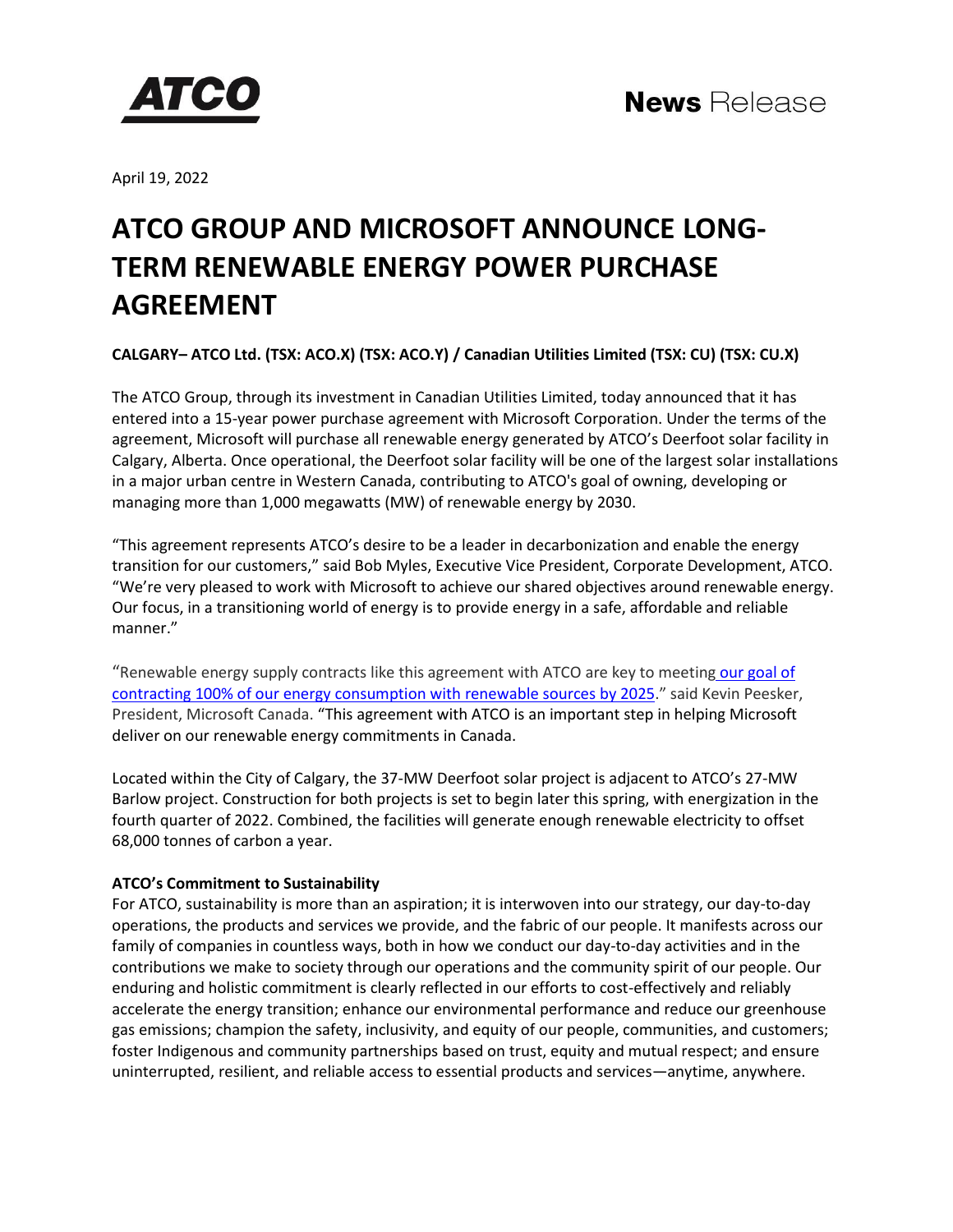



Building upon our long track record of sustainability leadership, ATCO has a comprehensive set of 2030 environmental, social and governance (ESG) targets and a commitment to achieve net zero greenhouse gas (GHG) emissions by 2050. ATCO's 2030 ESG targets include reducing our operational and customer emissions, growing our renewable energy footprint, increasing economic benefits for Indigenous partners, continuing our focus on safety, and further promoting diversity, equity, and inclusion in the workplace.

**With approximately 6,400 employees and assets of \$23 billion, ATCO is a diversified global corporation with investments in the essential services of Structures & Logistics (workforce and residential housing, innovative modular facilities, construction, site support services, workforce lodging services, facility operations and maintenance, defence operations services, and disaster and emergency management services); Utilities (electricity and natural gas transmission and distribution, and international electricity operations); Energy Infrastructure (electricity generation, energy storage and industrial water solutions); Retail Energy (electricity and natural gas retail sales); Transportation (ports and transportation logistics); and Commercial Real Estate. More information can be found at** [www.ATCO.com](https://c212.net/c/link/?t=0&l=en&o=3463354-1&h=1206606898&u=http%3A%2F%2Fwww.atco.com%2F&a=www.ATCO.com)**.**

### **Investor & Analyst Inquiries:**

Colin Jackson Senior Vice President, Finance, Treasury, Risk & Sustainability [Colin.Jackson@atco.com](mailto:Colin.Jackson@atco.com) (403) 808 2636

### **Media Inquiries:**

Kurt Kadatz Director, Corporate Communications [Kurt.Kadatz@atco.com](mailto:Kurt.Kadatz@atco.com) (587) 228 4571

#### **Forward-Looking Information Advisory**

Certain statements contained in this news release constitute forward-looking information. Forward-looking information is often, but not always, identified by the use of words such as "plan", "expect", "will", "intend", "goals", "targets", "strategy", "objectives", "aspirations", "commitments", and similar expressions. In particular, forward-looking information in this news release includes, but is not limited to references to: the renewable energy to be generated and purchased from the Deerfoot solar project; the GHG emissions to be offset by that project; the electricity to be generated from the Barlow project; the commitment to achieve net zero GHG emissions by 2050; and the 2030 ESG targets that are described herein.

Although we believe that the expectations reflected in the forward-looking information are reasonable based on the information available at the date hereof and the processes used to prepare the information, such statements are not guarantees of future performance and no assurance can be given that these expectations will prove to be correct. Forward-looking information should not be unduly relied upon. By their nature, these statements involve a variety of assumptions, known and unknown risks and uncertainties, and other factors, which may cause actual results, levels of activity, and achievements to differ materially from those anticipated in such forward-looking information. The forward-looking information reflects our beliefs and assumptions with respect to, among other things, the ability to successfully achieve our net zero GHG target by 2050; the development and performance of technology and technological innovations; the ability to access and implement technology necessary to achieve GHG and other ESG targets; continuing collaboration with certain government agencies, regulatory bodies and environmental groups; the performance of assets and equipment; future energy demand and use; future production rates; future revenue and earnings; the ability to meet current project schedules; and other assumptions inherent in our expectations in respect of the forward-looking information identified herein.